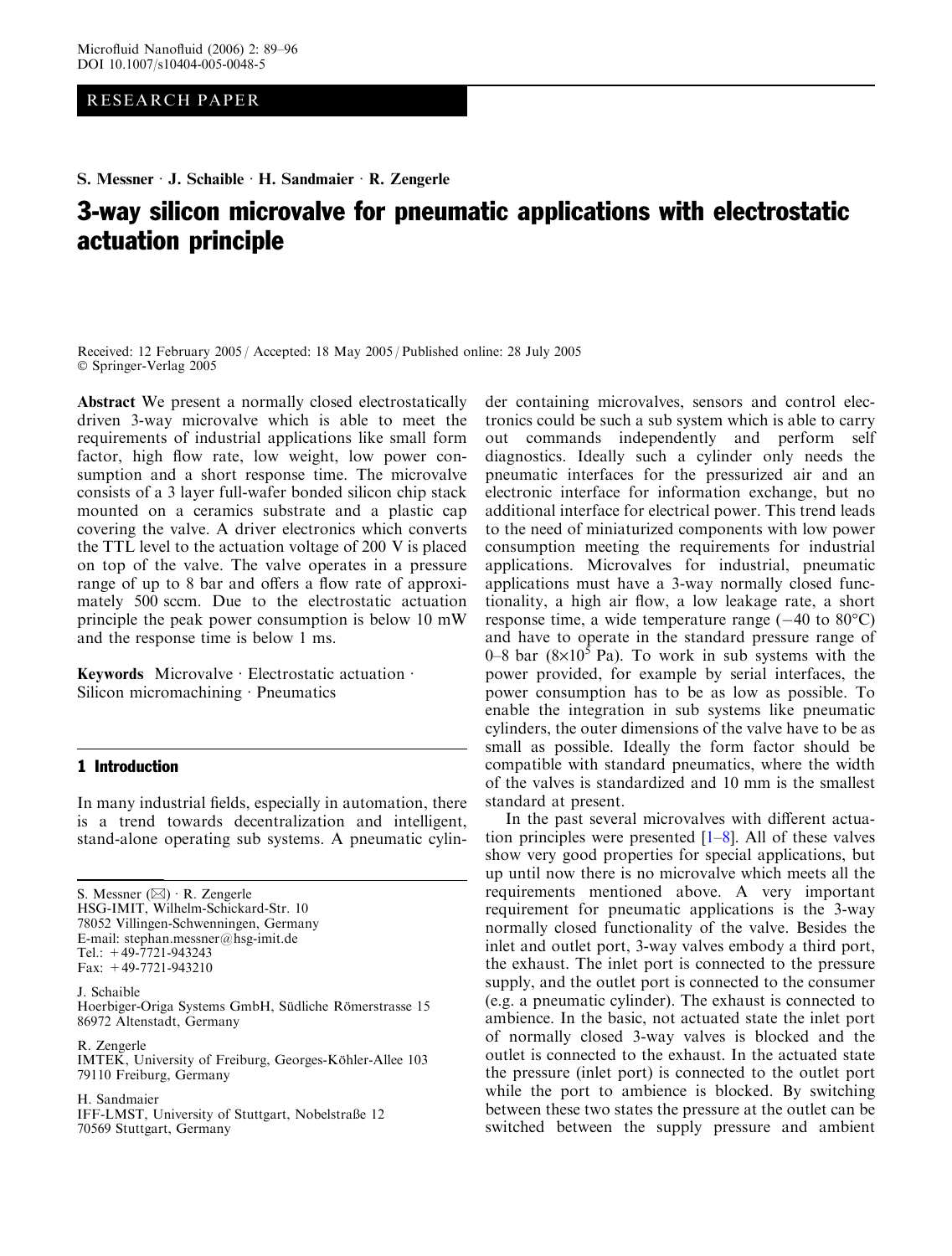<span id="page-1-0"></span>Fig. 1 Photograph of the microvalve with removed plastic cap



pressure which enables pneumatic work to be performed at the outlet port (e.g. move a pneumatic cylinder).

The electrostatically driven microvalve that we present is the first normally closed 3-way electrostatically driven microvalve. Figure 1 shows a photograph of the microvalve with the plastic cap removed.

# 2 Design and layout

The design of the 3-way microvalve is an advancement of the 2-way design that was presented earlier [\[9](#page-7-0)]. Figure 2 shows a cross-section of the 3-way silicon microvalve chip fabricated by silicon micromachining.

The silicon microvalve itself consists of three layers. The bottom chip contains the outlet and the exhaust port. The movable valve plate is part of the plate chip and the cover chip contains the pressure (inlet) port. In order to realize a normally closed valve function the pressure port must be sealed against the inlet pressure of up to 8 bar  $(8\times10^5 \text{ Pa})$  in the not actuated state of the valve. This is



Fig. 2 Cross-sectional, schematic view of the silicon microvalve

done by pre-stressing the valve plate. The valve seat of the pressure port is raised by a few micrometers  $(z_p)$  with reference to the outer area of the chip. This is realized by wet chemically etching the outer area of the chip. When mounting the cover chip to the plate chip the raised area leads to a deflection of the valve plate and thus to a prestressed valve plate suspension which works as a spring.

The normally closed function is guaranteed when the resulting force of the pre-stressed suspension is higher than the force resulting from the inlet pressure.

The electrostatic actuation principle was chosen for its low power consumption, independency on the ambient temperature, fast response time and unique possibility for integration within silicon bulk micromachining. By applying a voltage between the bottom and plate chip, an electrostatic field is generated in the air gap between the valve plate and bottom chip. The resulting electrostatic force moves the valve plate towards the bottom chip. An insulation layer prevents short circuits. The deflection of the valve plate leads to a resulting force of the valve plate suspension which works against the electrostatic force. Figure 3 [shows a sche](#page-2-0)[matic drawing of the plate chip.](#page-2-0)

The valve plate is suspended on four elastic beams that are trapezium shaped. The reset force of the valve plate suspension can be calculated as follows:

$$
F_{\rm res} = kz,\tag{1}
$$

where z is the actual deflection of the valve plate and  $k$  is the stiffness (spring constant) of the suspensions. For a small deflection of the beam, which is less than 5% of its thickness, a linear spring constant can be assumed. For the trapezium shape it can be calculated according to the following equation:

$$
k = \frac{4}{3} \left( \frac{E}{1 - v^2} \right) \frac{\left( b_1^2 + 4b_1b_2 + b_2^2 \right) h^3}{\left( b_1 + b_2 \right) l^3} \tag{2}
$$

where  $E$  is the Young's modulus and v is Poisson's ratio. The geometrical parameters  $b_1$ ,  $b_2$ , h and l are the geometrical dimensions of the trapezium shaped elastic beams and are shown in Fig. [3.](#page-2-0)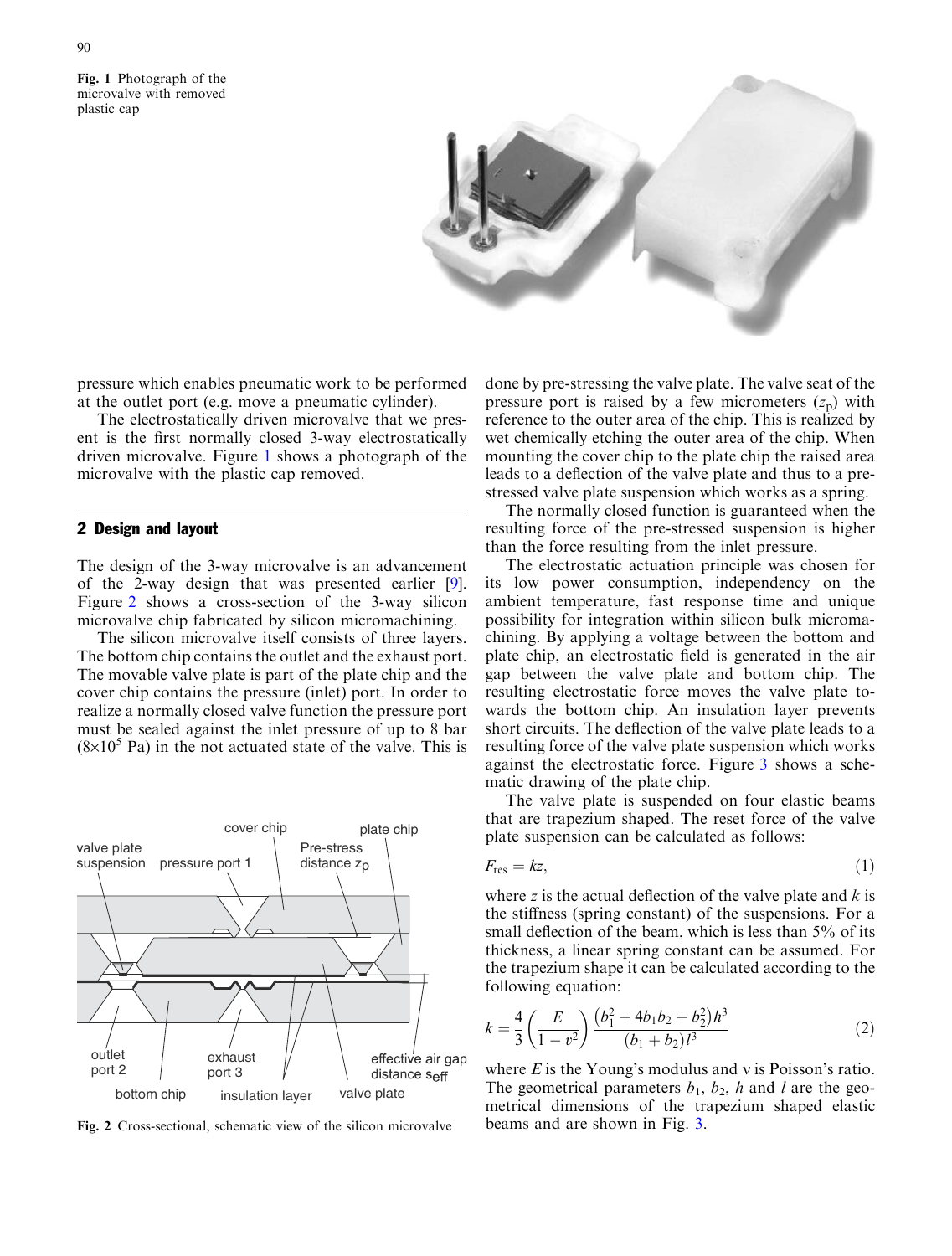<span id="page-2-0"></span>

Fig. 3 Schematical drawing of the plate chip

The electrostatic force, induced by the applied electrical field, can be calculated using the following equation:

$$
F_{\text{elst}} = \frac{1}{2} \left( \frac{\varepsilon_0}{\kappa_{\text{air}}} \right) A_{\text{el}} U_{\text{e}}^2 \left[ \frac{1}{\left( \frac{d_{\text{in}}}{\kappa_{\text{in}}} + \frac{s - z}{\kappa_{\text{air}}} \right)^2} \right]
$$
(3)

where  $\varepsilon_0$  is the permittivity,  $\kappa_{\text{air}}$  and  $\kappa_{\text{in}}$  are the dielectric constants for air and the insulation layer.  $A_{el}$  is the electrostatically active surface,  $U_e$  is the voltage applied,  $d_{\rm in}$  is the thickness of the insulation layers and s is the initial air gap height. The equilibrium of the mechanical reset force (Eq. 1) and the electrostatic actuation force (Eq. 3) considering Eq. 2 leads to the following equation where  $s_{\text{eff}} = s + d_{\text{in}}/\kappa_{\text{in}}$  is the effective air gap distance between the electrodes (valve plate/bottom chip) and it is assumed that  $\kappa_{\text{air}}=1$ .

$$
z^{3} - 2s_{\text{eff}}z^{2} + s_{\text{eff}}^{2}z - \frac{1}{2} \left(\frac{\varepsilon_{0} A_{\text{el}}}{k}\right) U_{\text{e}}^{2} = 0
$$
 (4)

This equation describes the deflection of the valve plate depending on the electrical voltage applied. In the range  $0 \le z/\mathfrak{s}_{\text{eff}} < 1/3$  the deflection z of the valve plate is stable; for  $z/s_{\text{eff}} \ge 1/3$  the deflection is unstable [\[10\]](#page-7-0) and the valve plate snaps down to the bottom chip and seals the exhaust. The solution of the cubic Eq. 4 leads to the switching voltage where the deflection gets unstable of:

$$
U_S = \sqrt{\frac{8}{27} \left(\frac{k s_{\text{eff}}^3}{\epsilon_0 A_{\text{el}}}\right)}\tag{5}
$$

In the case of the design presented in Fig. 2 [the pre](#page-1-0)[stress distance](#page-1-0)  $z_p$  [has to be considered which leads to](#page-1-0) [Eq. 6.](#page-1-0)

$$
U_S = \sqrt{\frac{8}{27} \left[ \frac{k(s_{\text{eff}} + z_p)^3}{\epsilon_0 A_{\text{el}}} \right]}
$$
(6)

If the voltage applied to the microvalve is higher than  $U_s$ , the valve plate snaps down to the bottom chip and seals the exhaust. To keep the switching voltage within a reasonable range below 200 V the air gap distance has to be less than 5  $\mu$ m, considering that k is 50 kN/m,  $A_{el}$  is 15 mm<sup>2</sup> and  $z_p$  is 2 µm.

The force induced by the pneumatic pressure is not considered in Eq. 1 because it acts in the same direction as the electrostatic force and leads to a reduced switching voltage. Thus, in terms of the switching voltage Eq. 1 represents the worst case when no pressure is applied to the valve. Consequently, the valve plate suspensions have to be weak enough so that the relatively low electrostatic force is sufficient to deflect the valve plate. On the other hand, when the maximum pressure of 8 bar  $(8\times10^5 \text{ Pa})$  is applied and the electrostatic field is absent, the valve plate suspensions have to be stiff enough to move the valve plate back.

To minimize the forces induced by the pneumatic pressure on the valve plate, the valve is designed in a way so that the pressure difference between the inlet and outlet only works on the small area within the valve seat area. Thus, a high pneumatic pressure can be controlled using a relatively small electrostatic force.

The flow rate of the valve is mainly influenced by the highest flow resistance in the valve which is in the area of the valve seats and is determined by the smallest crosssection for the air flow. Taking a very small air gap distance into account the smallest cross-section for the flow is determined by the perimeter length of the valve seat multiplied with the air gap distance. To achieve a maximum flow rate, the perimeter length of the valve seat has to be as long as possible, however, ensuring that the enclosed area of the valve seat is as small as possible. This approach to increase the flow rate of the microvalves was already earlier presented in [\[11](#page-7-0)–[14\]](#page-7-0). One method to increase the perimeter length while considering that the enclosed surface is a constant is to use a meandered valve seat as presented in [[9\]](#page-7-0) and [[15\]](#page-7-0). Another method to optimize the flow rate of microvalves is to use multiple orifices and thus to increase the ratio of the perimeter length to the enclosed area of the valve seat. This approach was presented in [[16,](#page-7-0) [17\]](#page-7-0) and [\[18](#page-7-0)] and could be used for further optimization of the microvalve presented here.

To be able to estimate the flow rate of the microvalve by analytical means, some assumptions and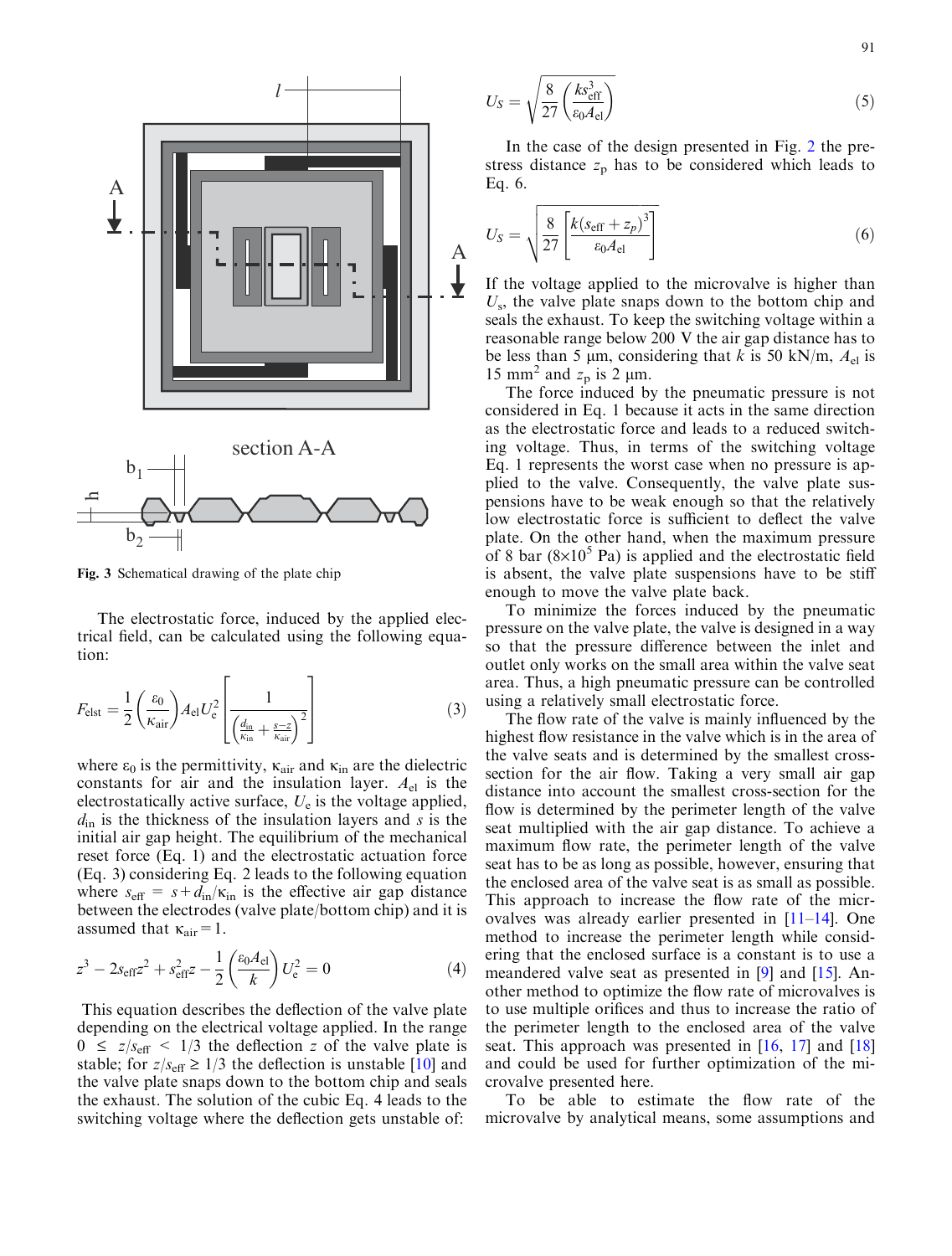Table 1 List of parameters for the calculation of the volume flow

|       | Parameter $p'_1$ [Pa] $p'_2$ , $p'_s$ [Pa] $A_M$ [m <sup>2</sup> ] $\mu_m$ [1] $\gamma$ [1] R [J/Kg·K] T <sub>s</sub> [K] |  |    |     |        |
|-------|---------------------------------------------------------------------------------------------------------------------------|--|----|-----|--------|
| Value | $7 \times 10^5$ $1.013 \times 10^5$ $1.125 \times 10^{-8}$ 0.6                                                            |  | 14 | 287 | 293.15 |

simplifications are necessary. It is assumed that the velocity of the inflowing gas is negligible compared to the velocity at the smallest cross-section (nozzle). Thus, a steady state expansion flow can be presumed.

Furthermore it is assumed that the change of state is isentropic. After [[19](#page-7-0)], these assumptions lead to the following Eq. 7:

$$
\dot{m}_{\rm th} = \mu_M A_M \Psi_{A,2} \sqrt{2 \left( \frac{p'_1}{v_1} \right)} \tag{7}
$$

This equation describes the mass flow through a nozzle, where  $\mu_M$  is an empirically determined factor taking into account the friction and the shape of the nozzle.  $A_M$  is the area of the smallest cross-section (nozzle). The absolute pressure at the inlet of the valve is  $p_1$  and  $v_1=1/\rho_1$  is the reciprocal value of the gas density at the inlet of the valve.  $\Psi_{A,2}$  is a nondimensional term and calculated from the following equation:

$$
\Psi_{A,2} = \sqrt{\frac{\gamma}{\gamma - 1} \left[ \left( \frac{p'_{2}}{p'_{1}} \right)^{\frac{2}{\gamma}} - \left( \frac{p'_{2}}{p'_{1}} \right)^{\frac{\gamma + 1}{\gamma}} \right]}
$$
(8)

 $\Psi_{A,2}$  only depends on the ratio between the absolute pressure at the outlet  $p'_{2}$  and the absolute pressure at the inlet  $p'$ <sub>1</sub>, and the adiabatic exponent  $\gamma$  which is the ratio of specific heats  $c_p/c_v$  depends on the type of gas ( $\gamma=1.4$ ) for air).  $\Psi_{A,2}$  has a parabolic shape commencing at  $\Psi_{A,2}$ = 0 for a pressure ratio  $p'_{2}/p'_{1} = 1$ . If the pressure ratio decreases,  $\Psi_{A,2}$  increases up to its maximum

$$
\Psi_{A,\max} = \left(\frac{2}{\gamma+1}\right)^{\frac{1}{\gamma-1}} \sqrt{\frac{\gamma}{\gamma+1}}
$$
\n(9)

at the Laval (or critical) pressure ratio of:

$$
P_{kr} \equiv P_L = \left(\frac{2}{\gamma + 1}\right)^{\frac{\gamma}{\gamma - 1}}\tag{10}
$$

If the pressure ratio decreases further,  $\Psi_{A,2}$  and thus the mass flow through the nozzle remains a constant.

For pneumatic valves the volume flow  $V$  is used to specify the flow characteristic of valves. Since it depends on the actual pressure, the temperature and the density of the medium the volume flow with reference to standard conditions  $(p'_s, T_s$  see Table 1) is used. The standard volume flow (standard flow rate)  $\dot{V}_s$  can be calculated using the following equation:

$$
\dot{V}_s = \frac{\dot{m}}{\rho_s} = \left(\frac{RT_s}{p's}\right)\dot{m} \tag{11}
$$

The mass flow through the nozzle is the same at each position (before and behind). The standard flow rate depends on the density  $\rho_s$ , the gas constant R, the temperature  $T_s$  and the absolute pressure  $p'_s$ . Using Eq. 11 the standard volume flow through the microvalve can be calculated to be  $\dot{V}_s = 556$  sccm (standard cubic centimeters per minute) considering the parameters listed in table1.

The area of the smallest cross-section (nozzle)  $A_M$  in Table 1 is calculated by the perimeter length of the valve seat  $P_v = 3.75 \times 10^{-3}$  m multiplied with the air gap distance  $s = 3 \times 10^{-6}$  m. The calculated volume flow rate is valid for the flow from the pressure port to the outlet port in the actuated state of the valve as well as for the flow from the outlet port to the exhaust in the not actuated state of the valve. In this calculation only the biggest flow resistance in the area of the valve seat is taken into account. Further flow resistances are considered negligible. Also, the reduction of the air gap distance as a consequence of the inlet pressure respectively a warpage of the cover chip is not considered in the calculation. Taking these simplifications into account, the measured flow rate should be smaller than the calculated value.

### 3 Fabrication

The actual microvalve is manufactured by silicon bulk micromachining. The three silicon layers are structured separately by wet and dry etching technologies. After structuring, the bottom wafer and the plate wafer are coated with an insulation layer (silicon dioxide) which is also used as the bonding layer for the silicon fusion bonding process to mount the three layers together. In order to prevent bonding between the valve plates of the plate wafer and the raised (see above) pressure port 1 seats of the cover wafer, the seats are coated with a layer which prevents bonding. The silicon dioxide and nitride passivation layers used for the structuring of pressure port 1 seats are not removed after structuring of the cover wafer and act as the layer which prevents bonding. After bonding, the wafer stack is diced into single valve chips. A more detailed description of the fabrication process is presented in [[20\]](#page-7-0).

Figure 4 [shows the packaging concept. The silicon](#page-4-0) [valve chip is mounted to a ceramic substrate which](#page-4-0) [contains two metal pads prepared by screen printing.](#page-4-0) [The bottom chip of the valve is connected to the first pad](#page-4-0) [using an electrically conductive adhesive. The plate chip](#page-4-0) [is connected to the second pad by wire bonding. The two](#page-4-0) [pads are connected to the contact pins also using the](#page-4-0) [electrically conductive adhesive. The contact pins are](#page-4-0) [used as the external electrical interface to the valve.](#page-4-0)

All three pneumatic ports are at the bottom side of the ceramics substrate. The outlet and exhaust port of the ceramics substrate are directly connected to the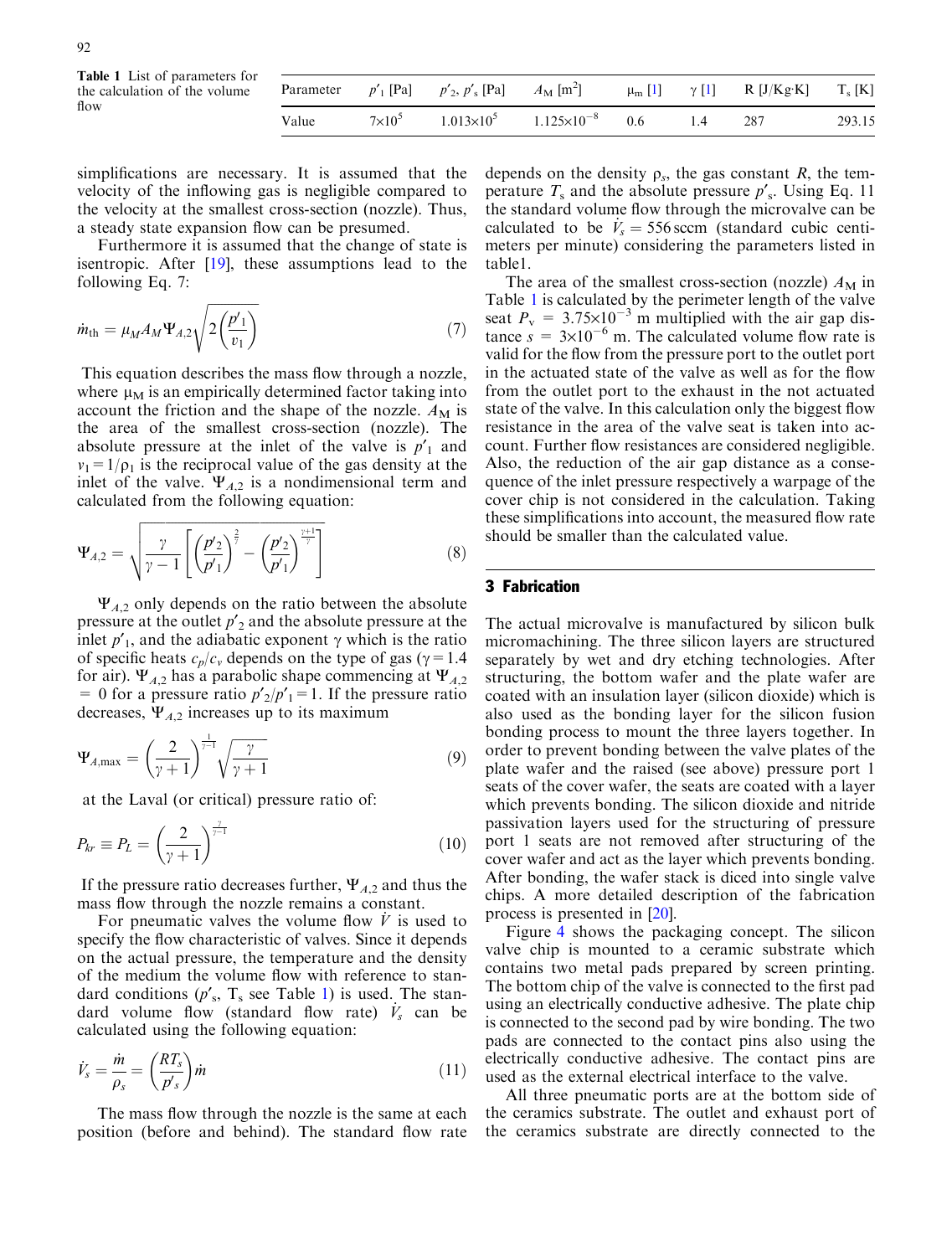

<span id="page-4-0"></span>

Fig. 4 Packaging concept of the microvalve

outlet and exhaust of the silicon valve chip. The seal is realized by the gluing process. The pressure port of the ceramics substrate is connected to a small channel inside the plastic cap which conducts the pressure through a particle filter to the top side of the valve (Fig. 5).

The plastic cap is mounted to the ceramics substrate using snap-in features. A seal between ceramics substrate and plastic cap prevents leakage. The completely assembled microvalve can be mounted onto an adapter block using screws. A flat seal between valve and adapter block prevents leakage and ''cross-talk'' between the different ports. The outer dimensions of the valve chip are  $6 \times 6 \times 1.5$  mm<sup>3</sup>, the outer dimensions of the packaged valve are  $16\times10\times7$  mm<sup>3</sup>.

A driver electronics which converts a 3 V input voltage into 200 V output voltage is placed on top of the microvalve. The overall power consumption is approximately 10 mW. Figure 6 shows the completely assembled microvalve with the unpackaged driver electronics on top.

#### 4 Measurement results

To characterize a 3-way valve different measurements have to be carried out. The pressure values  $p_1$ ,  $p_2$  and p3 used in the following are relative pressure values.



Fig. 5 Cross-sectional view of the microvalve assembly

Figure 7 [shows the typical flow rate from the pressure](#page-5-0) [port to the outlet port.](#page-5-0)

Four different valves of the same type were measured. Due to the high quality full-wafer-bond only small variations occur between the different valves of the same type. The principle setup used for this measurement is shown in Fig. [8.](#page-5-0)

The measurements were taken, with a voltage of  $U_e$  = 200 V applied to the valve. In this state the exhaust port is blocked by the valve plate and air flows from the pressure port to the outlet port. Outlet port and exhaust port are connected to ambient pressure. The



Fig. 6 Completely assembled 3-way microvalve with driver electronics mounted on top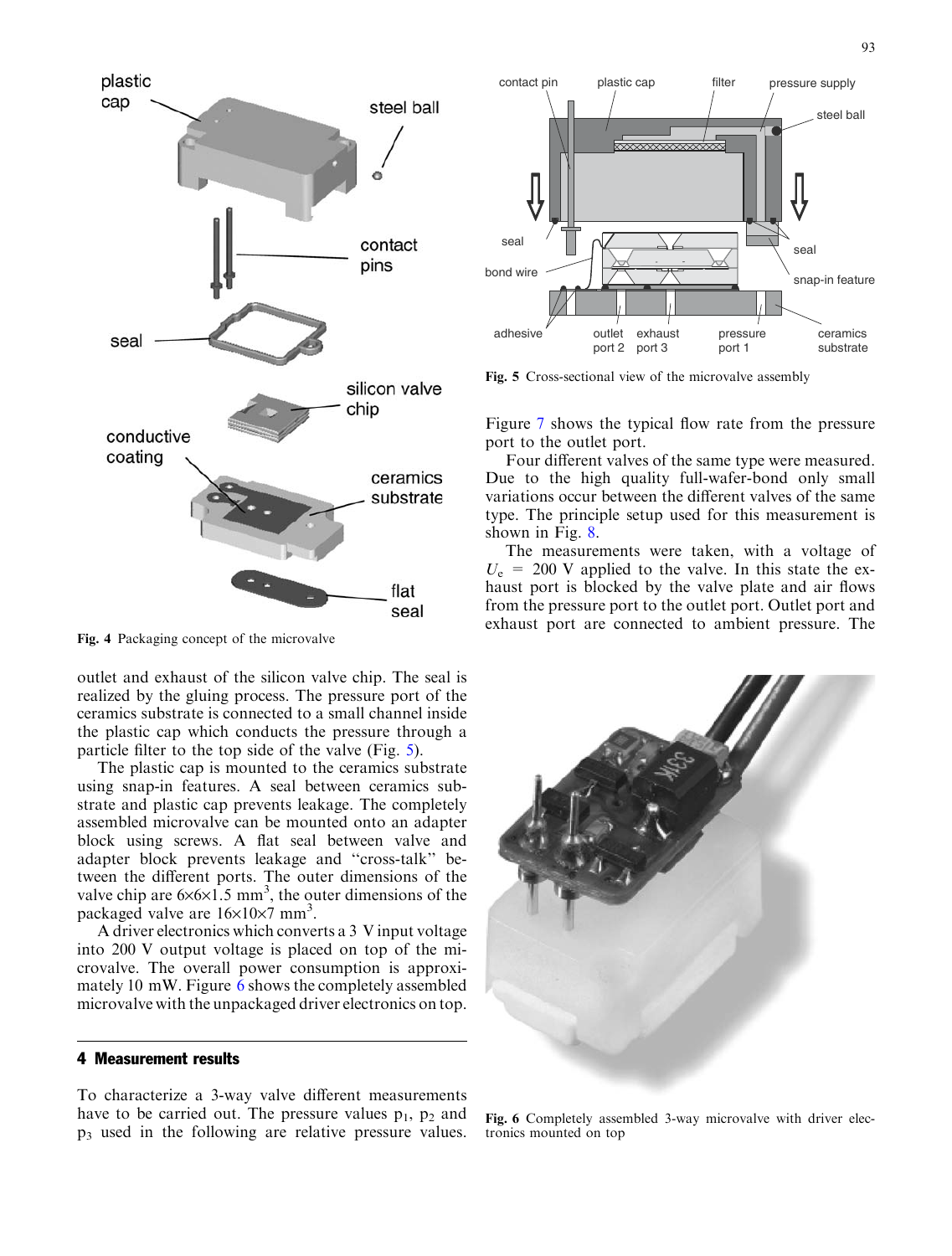<span id="page-5-0"></span>

Fig. 7 Measured flow rate from pressure to outlet port versus pressure at pressure port (1 bar =  $10^5$  Pa)

flow rate is measured at the outlet port. At a pressure difference of 6 bar  $(6\times10^5 \text{ Pa})$ , which is the standard pressure for pneumatic applications, the air flow is approximately 475 sccm.

In Fig. 9 the leak rate at the exhaust port for the above mentioned state of the valve is shown. The setup for this measurement is shown in Fig. 10. At a pressure difference of 6 bar the leak rate is below 1 sccm which is approximately 0.2% of the maximum flow rate. For low pressures the leak rate increases. The reason for this is, that the applied pressure leads to a force on the valve plate and supports the sealing at the valve seat of the exhaust port. Thus, if the pressure gets higher, the force on the valve plate increases and the sealing is better.

In the basic state of the valve, with no voltage applied, the pressure port is blocked by the valve plate. The air flows from the outlet port to the exhaust port where the air flow is measured. To perform this measurement, the pressure is simultaneously applied to the outlet port and pressure port. Figure 10 in principle shows this measurement setup. The only difference is that the applied voltage is  $U_e = 0$  V. The maximum flow rates for the four measured valves vary between 350 and



Fig. 9 Leak rate at exhaust versus pressure at outlet port 2 (1 bar  $= 10^5$  Pa)

450 sccm (see Fig. [11\). The flow rate decreases for](#page-6-0) [pressures above 6 bar, contrary to what normally would](#page-6-0) [be expected. The reason for this is the pressure difference](#page-6-0) [between inside and outside the silicon microvalve which](#page-6-0) [causes a warpage of the cover chip and thus a reduction](#page-6-0) [of the air gap distance at the valve seat and consequently](#page-6-0) [a decrease in flow rate. The pressure inside the silicon](#page-6-0) [microvalve is lower than the applied pressure, because of](#page-6-0) [internal flow resistances.](#page-6-0)

Figure 12 [shows the typical hysteresis of the electro](#page-6-0)[static actuation principle. The air flow from the pressure](#page-6-0) [port to the outlet port versus the applied voltage is](#page-6-0) shown. The setup shown in Fig. 8 is used for this investigation. When no voltage is applied the valve plate seals the pressure port. At the switching voltage  $U_{s,1}$  of about 60 V the valve plate snaps in its second stable position and seals the exhaust port. The air flow from inlet port to outlet port is approx. 475 sccm. The voltage  $U_{s,2}$  where the valve plate moves back in its original position is lower, because the effective distance  $s_{\text{eff}}$  between the electrodes is lower than in the original position. Thus the electrostatic force at a given voltage is higher.



Fig. 8 Setup for the measurement of the flow rate from pressure port 1 to outlet port 2



Fig. 10 Setup for the measurement of the leak rate to the exhaust port 3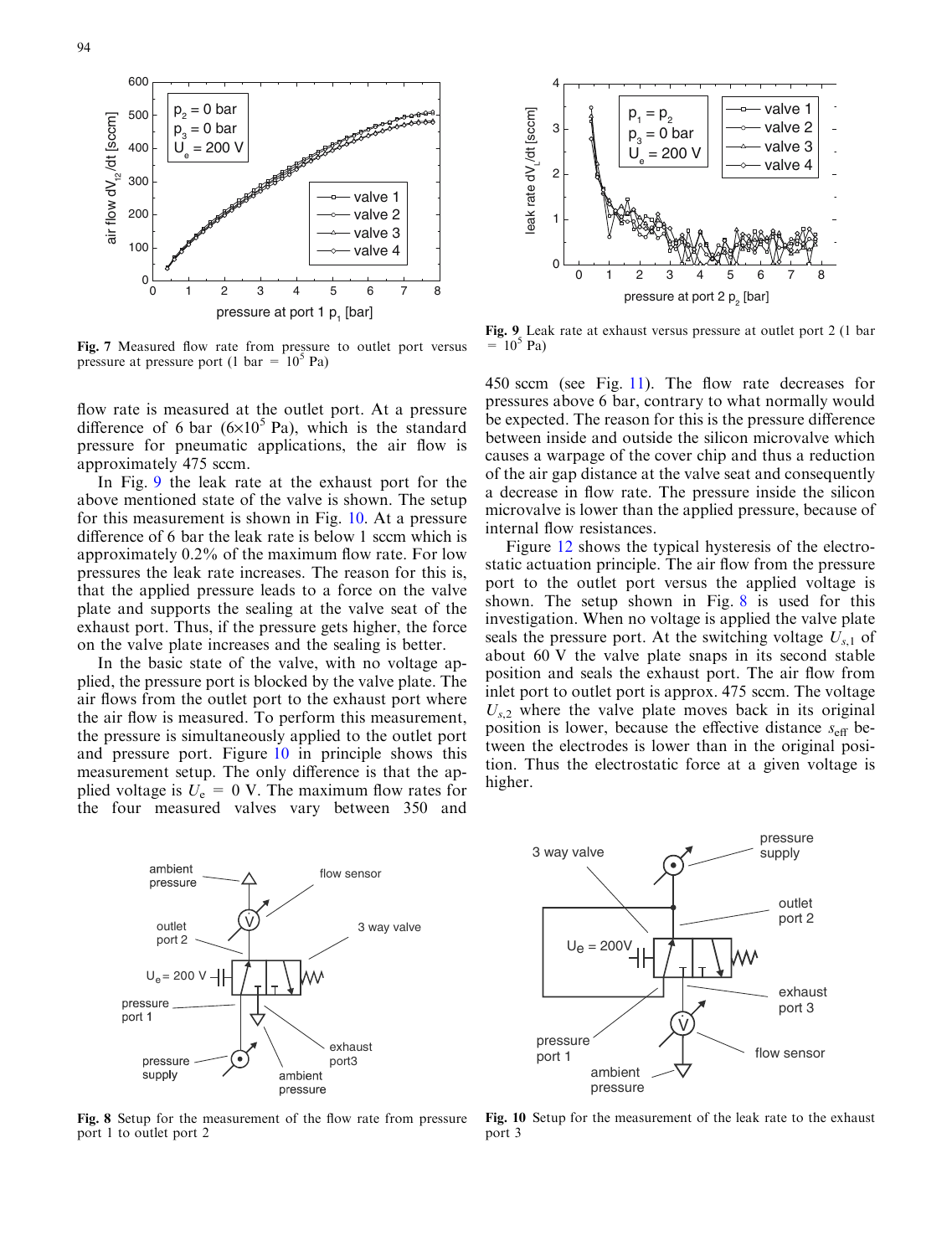<span id="page-6-0"></span>

Fig. 11 Measured flow rate from outlet to exhaust port versus pressure at outlet port (1 bar =  $10^5$  Pa)

The switching voltage  $U_{s,1}$  depends on the inlet pressure, because the inlet pressure induces a force to the valve plate. Figure 13 shows the mean values of  $U_{s,1}$  and  $U_{s,2}$  versus the pressure at the pressure port of the four measured valves. The variations in the measurement results are caused by fabrication tolerances and the measurement accuracy. The pressure dependence of the switching voltage  $U_{s,1}$  can clearly be seen. Against simple approximations  $U_{s,2}$  is also depending on the inlet pressure. The pressure difference between inside and outside of the silicon microvalve causes a deformation which leads to a change in the effective distance of the electrodes and thus to a change in  $U_{s,2}$ . Electrostatic charging of the dielectric, which occurs during operation of the valve and leads to a change in the switching voltage, is a known [problem for electrostatic micro actuation units \[21](#page-7-0)]. To prevent this effect, the driver electronics was designed in a way, that the polarity of the output voltage is reversed at regular intervals.

In Figure 14 the mechanical response time of the valve plate is shown. The movement of the valve plate was measured by using an optical distance sensor. For



Fig. 12 Flow rate from pressure to outlet port versus applied voltage (1 bar =  $10^5$  Pa)



Fig. 13 Switching voltages  $U_{s,1}$  and  $U_{s,2}$  versus pressure at pressure port 1 (1 bar =  $10^5$  Pa)

this measurement, the cover chip was removed from the valve to provide access to the valve plate. This investigation was carried out at atmospheric pressure. By applying 200 V between bottom and plate chip the valve plate moves within less than 0.5 ms.

#### 5 Conclusion

We presented a normally closed 3-way silicon microvalve meeting industrial requirements such as small size, fast switching times and low power consumption. It was shown that this valve is able to control the required pressure of 6 bar which is used as a standard in industry. The overall power consumption of the valve is less than 10 mW, enabling the control of the valve simply by logical signals  $(3-5 \text{ V}, \neg 2 \text{ mA})$  without an additional power supply.

The valve chips were completely fabricated using silicon micromachining. The 3 layer wafer stack was bonded by two successive silicon fusion bonds with one of them generating a pre-stress to the valve plate in order to seal the pressure port against a pneumatic pressure of



Fig. 14 Mechanical response time of the valve plate